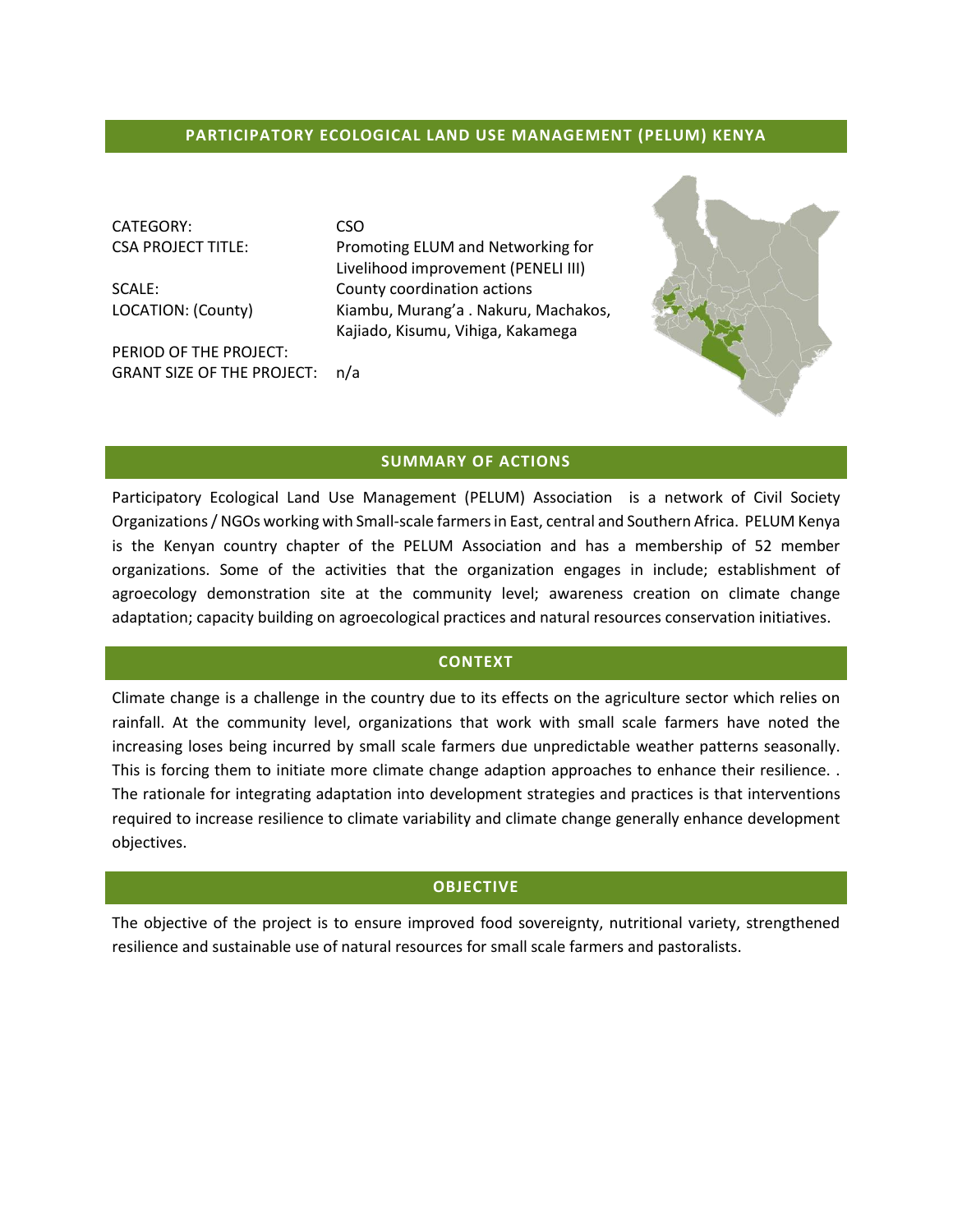## **KEY INTERVENTIONS**

| <b>FARM LEVEL</b>                    | <b>TARGET (NO OF FARMERS)</b> | <b>CSA INDICATORS MONITORED</b>         |
|--------------------------------------|-------------------------------|-----------------------------------------|
|                                      |                               |                                         |
| <b>BEYOND FARM</b><br><b>LEVEL</b>   | <b>TARGET BENEFICIARIES</b>   | <b>INDICATORS MONITORED</b>             |
| Capacity<br>building and<br>Advocacy | PELUM network members         | Number of partners/stakeholders reached |

### **PARTICIPATION IN KEY CLIMATE &AGRICULTURE NETWORKS**

The organisation is a member of the following networks: Africa Food Sovereignty Alliance- AFSA; Africa Biodiversity Network –ABN; Kenya Organic Agriculture Network –KOAN and Climate Smart Agriculture Multistakeholder Platform among others.

| <b>INVOLVEMENT IN CSA</b>        | <b>RELEVANCE OF CSA MSP TO WORK</b>                                   |
|----------------------------------|-----------------------------------------------------------------------|
| Policy formulation<br>$\bullet$  | Information about CSA                                                 |
| Technology transfer<br>$\bullet$ | Networking<br>$\bullet$                                               |
| • Coordination and networking    | • Learning and exchange                                               |
| Communication<br>$\bullet$       | Reporting and showcasing<br>$\bullet$<br>Influence policy environment |

## **RECOMMENDATION ON WAYS TO SUPPORT MSP**

- Developing specific climate smart agriculture policies, legislations, strategies, plans
- Dissemination of climate smart agriculture knowledge and technologies
- Capacity building of key actors involved in climate smart agriculture implementation
- Mobilizing actors and facilitating dialogue on climate smart agriculture issues/actions

### **LESSONS LEARNED AND CHALLENGES IN IMPLEMENTATION OF CSA PROJECT**

Farmers adopt climate smart agriculture practices when they are exposed by visiting farmers who are successful and have experienced similar challenges.

# **RELEVANT LINKS & REFERENCES**

<https://www.pelum.net/about-pelum-kenya-2>